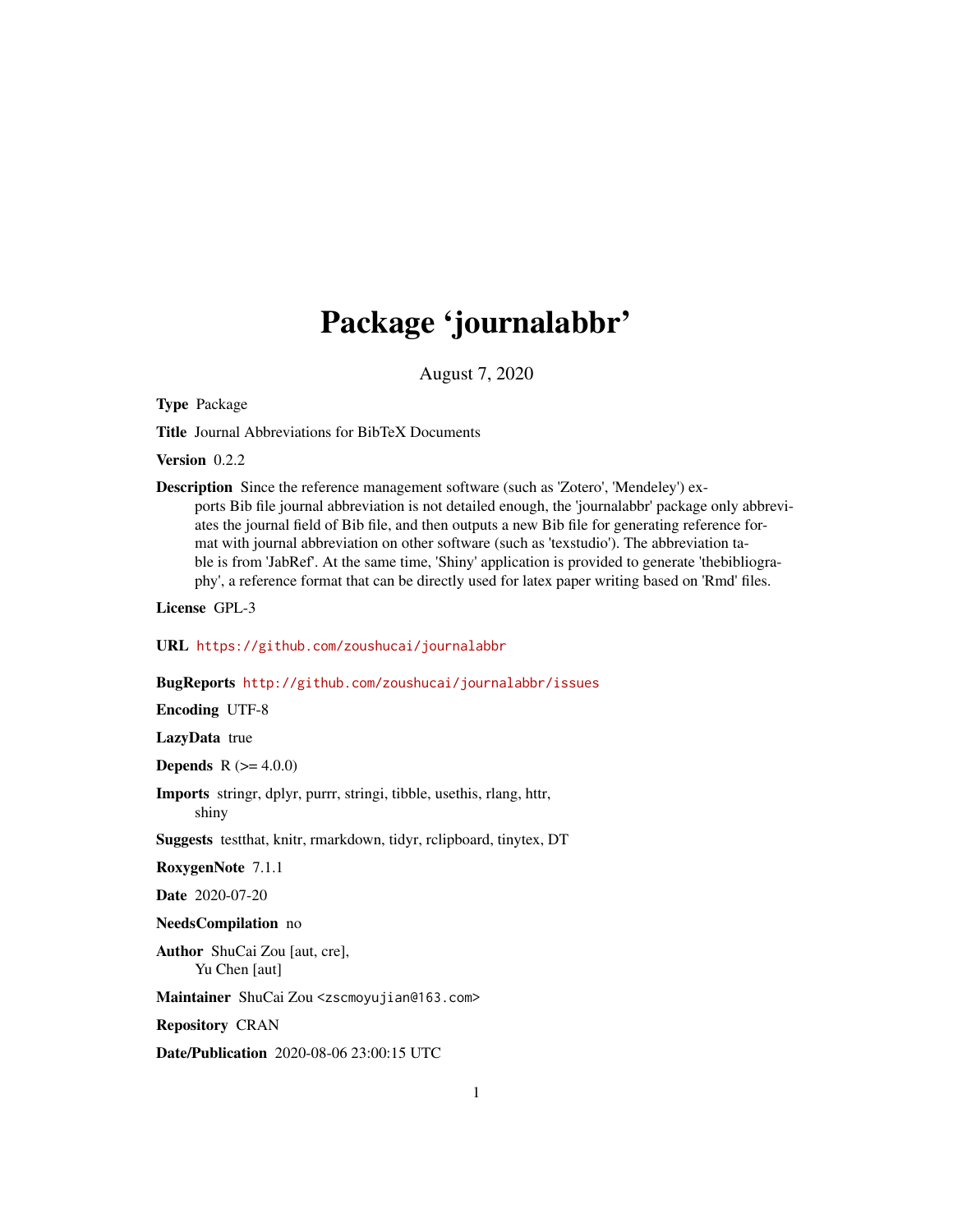### <span id="page-1-0"></span>R topics documented:

| Index | - 8 |
|-------|-----|
|       |     |
|       |     |
|       |     |
|       |     |
|       |     |
|       |     |
|       |     |

abbr2bib *Journal field abbreviation of BibTeX file*

#### Description

Input Bib file with complete journal, output Bib file after abbreviation of journal, and return to the abbreviation table of journal

#### Usage

```
abbr2bib(file, outfile = tempfile(fileext = ".bib"))
```
#### Arguments

| file    | character, input a bib file.                                                                         |
|---------|------------------------------------------------------------------------------------------------------|
| outfile | character, file path to write the bib file. An empty character string writes to<br>stdout (default). |

#### Value

output a new Bib file in the current directory, which only abbreviates the journal fields, and the rest remains unchanged. And return to a tibble, it has four columns:

JOURNAL Original journal field in bib

journal\_abbr Field after abbreviation of original journal

- originFile Abbreviate the source of the database file, see [https://github.com/JabRef/abbrv.](https://github.com/JabRef/abbrv.jabref.org/tree/master/journals) [jabref.org/tree/master/journals](https://github.com/JabRef/abbrv.jabref.org/tree/master/journals)
- is\_abbr There are only three cases, 1 represents that the item has a JOURNAL field and has been abbreviated successfully, - 1 means that the item does not have a JOURNAL field, and 0 represents that the item has a JOURNAL field, but the corresponding abbreviation is not found in the database, so the original JOURNAL field is used instead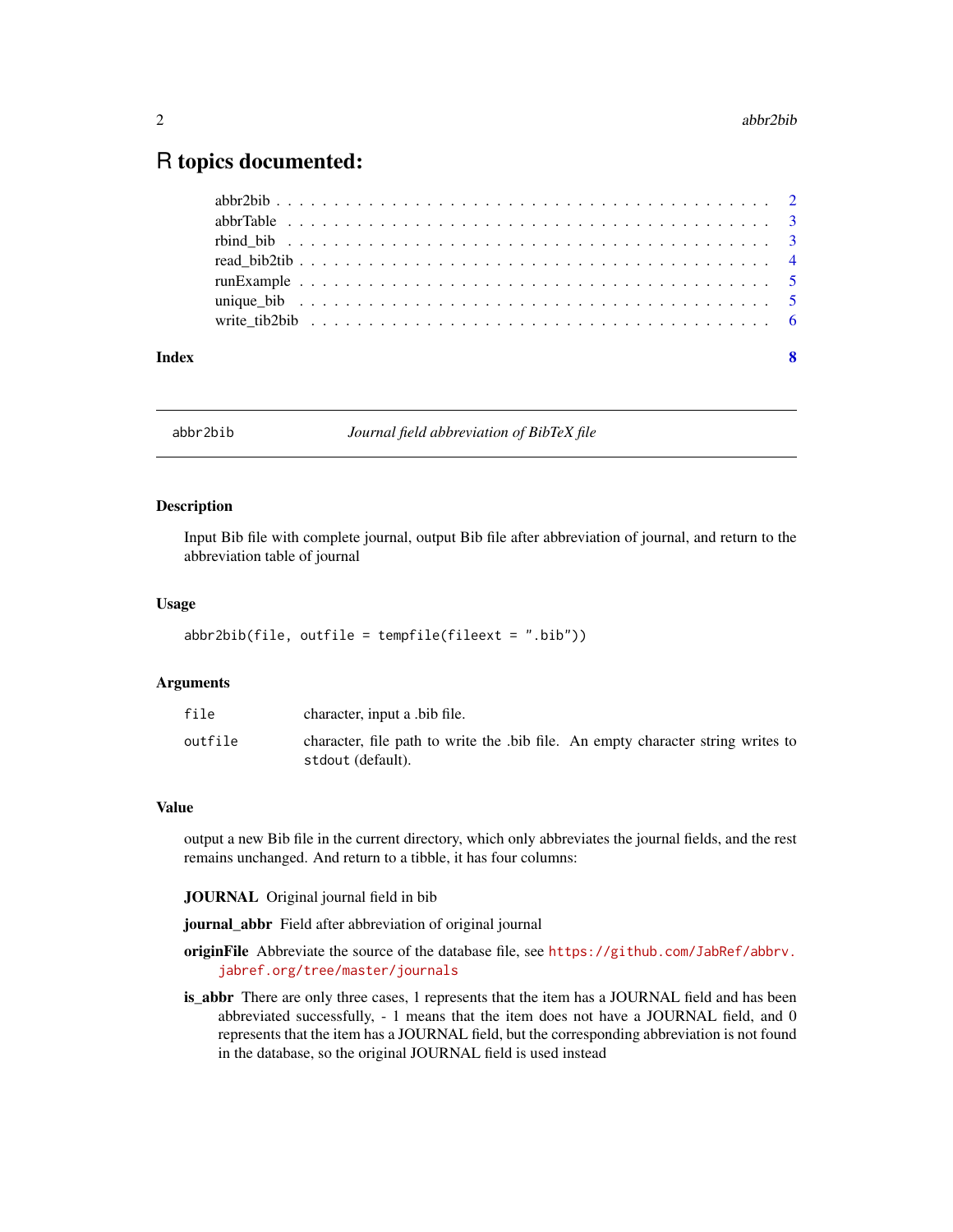#### <span id="page-2-0"></span>abbrTable 3

#### Examples

```
require(journalabbr)
path = system.file("extdata", "testfile_1.bib", package = "journalabbr", mustWork = TRUE)
temptab = abbr2bib(file = path, outfile = tempfile(fileext = ".bib"))
```
<span id="page-2-1"></span>

abbrTable *data abbrTable data*

#### Description

There are four columns, each separated by a semicolon (;), as follows journal journal\_abbr journal\_lower. count\_dot

#### Usage

abbrTable

#### Format

A data frame with columns:

journal Full name of Journal

journal\_abbr Abbreviated format of Journal with dots

journal\_lower The full name of the journal should be in lowercase and unique

count\_dot The number of points in abbreviations of Journal with dots

originFile File source

abbr\_len The char length of abbreviations of Journal

#### Source

https://github.com/JabRef/abbrv.jabref.org/journals

rbind\_bib *Merging multiple Bib file*

#### Description

Use read\_bib2tib to read multiple Bib files. For example, the returned objects are tib1, rib2,tib3 ,.... In general, the column names of tib1, tib2,..., etc. are not the same. Therefore, this function is used to merge tib1, TiB2,.... if the column name does not exist, let it be NA

#### Usage

 $rbind\_bib(\ldots, fill = FALSE)$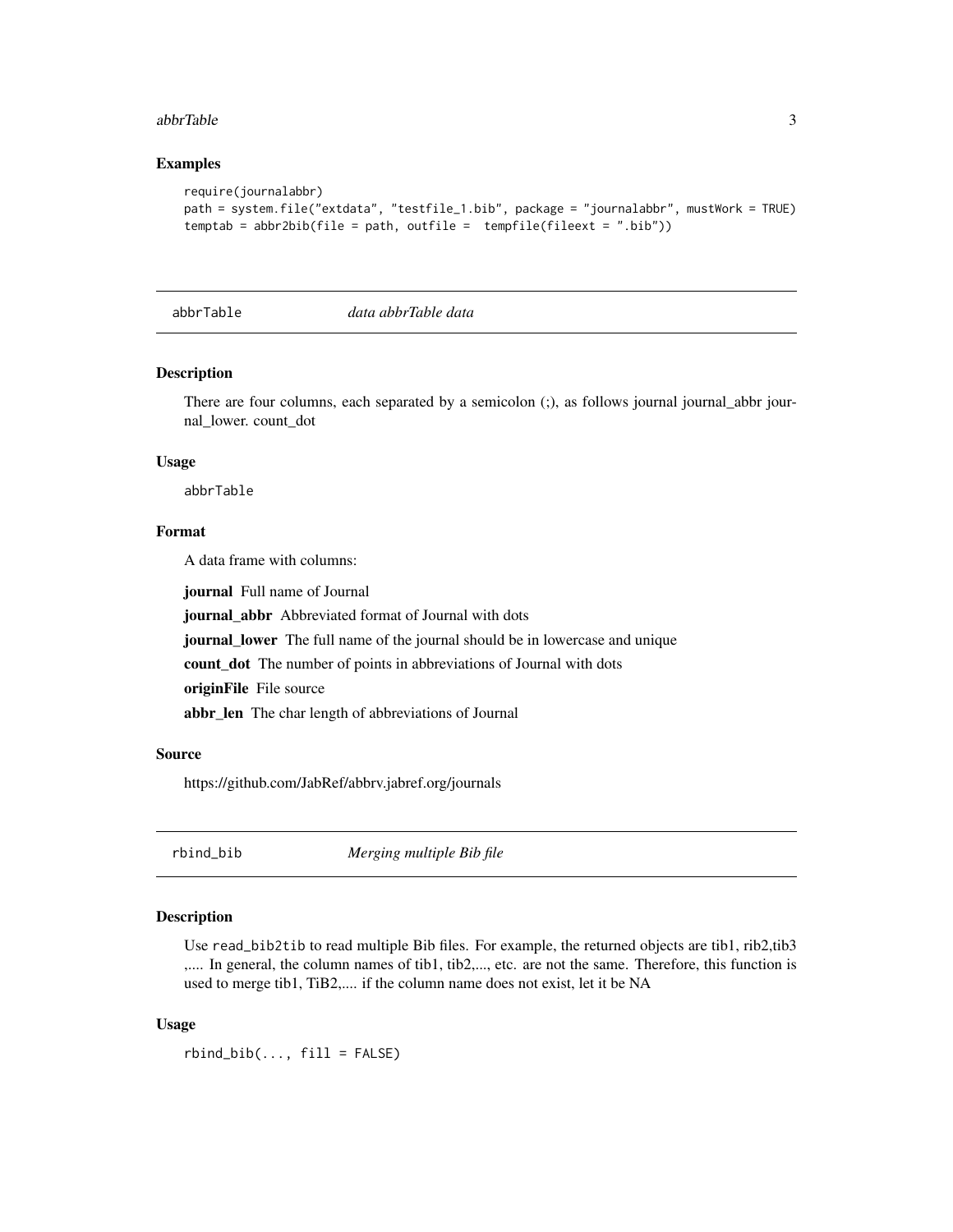#### <span id="page-3-0"></span>Arguments

| $\cdots$ | (generalized) tibble or data.frame.                                    |
|----------|------------------------------------------------------------------------|
| fill     | logical, if TRUE the fills missing columns with NAs. By default FALSE. |

#### Value

A tibble.

#### Author(s)

ShuCai Zou

#### Examples

```
# Read from .bib file:
require(journalabbr)
path1 = system.file("extdata", "testfile_2.bib", package = "journalabbr", mustWork = TRUE)
path2 = system.file("extdata", "testfile_3.bib", package = "journalabbr", mustWork = TRUE)
path3 = system.file("extdata", "testfile_4.bib", package = "journalabbr", mustWork = TRUE)
tib1 <- read_bib2tib(path1)
tib2 <- read_bib2tib(path2)
tib3 <- read_bib2tib(path3)
df = rbind_bib(tib1,tib2,fill=TRUE)
df1 = rbind_bib(tib1,tib2,tib3,fill=TRUE)
## dont run
# rbind_bib(tib1,tib2)
```
<span id="page-3-1"></span>read\_bib2tib *Parse a BibTeX file to a* tibble

#### Description

The BibTeX file is read, parsed, tidied and written to a tibble.

#### Usage

```
read_bib2tib(file)
```
#### Arguments

file character, path or URL to a bib file.

#### Details

Read, parse and collate bibtex file to form a Tibble. Different BIB may produce different tibble columns.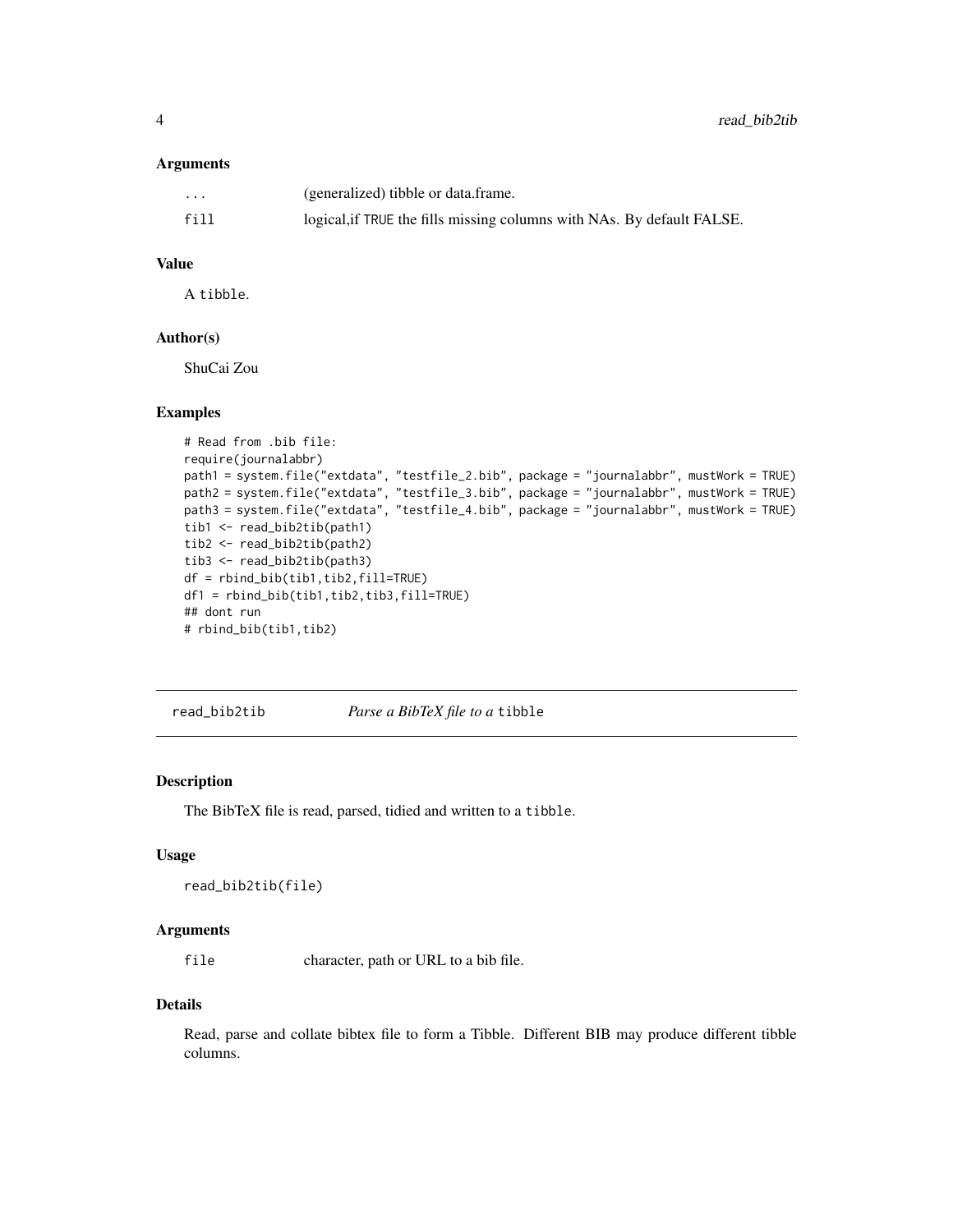#### <span id="page-4-0"></span>runExample 5

#### Value

A tibble.

#### Author(s)

ShuCai Zou

#### See Also

[abbrTable](#page-2-1).

#### Examples

```
# Read from .bib file:
require(journalabbr)
path = system.file("extdata", "testfile_1.bib", package = "journalabbr", mustWork = TRUE)
bib <- read_bib2tib(path)
str(bib)
```
runExample *The Shiny Program for the 'journalabbr' Package*

#### Description

The Shiny Program for the 'journalabbr' Package

#### Usage

runExample()

unique\_bib *Delete duplicate.*

#### Description

Delete duplicates based on a column (keybib).

#### Usage

```
unique_bib(tib, on = "keybib", retent_method = c("namin", "first", "last"))
```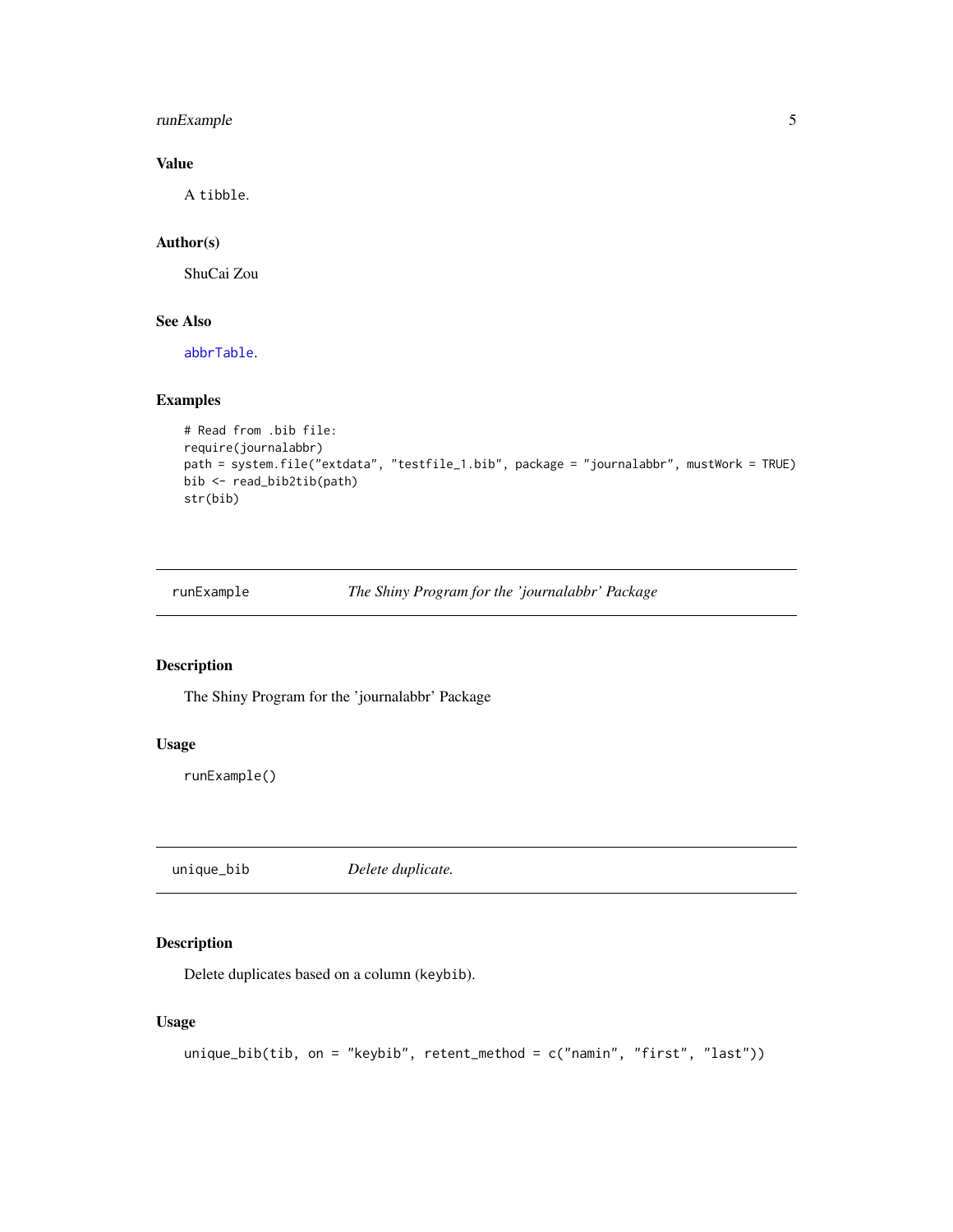#### <span id="page-5-0"></span>Arguments

| tib           | A tilbbe.                                                                                                                                                             |
|---------------|-----------------------------------------------------------------------------------------------------------------------------------------------------------------------|
| on            | character, A column in a tibble data frame. The default is keybib                                                                                                     |
| retent_method | character, Keep an entry from a duplicate in some way.                                                                                                                |
|               | <b>"namin"</b> If it is repeated, the row containing the smallest number of NA values<br>is retained. If there are multiple minimum values, the first one is retained |
|               | "first" If repeated, keep the first item                                                                                                                              |
|               | "last" If repeated, keep the last item                                                                                                                                |

#### Value

A tibble.

#### Examples

```
# Read from .bib file:
require(journalabbr)
path1 = system.file("extdata", "testfile_2.bib", package = "journalabbr", mustWork = TRUE)
path2 = system.file("extdata", "testfile_3.bib", package = "journalabbr", mustWork = TRUE)
path3 = system.file("extdata", "testfile_4.bib", package = "journalabbr", mustWork = TRUE)
tib1 <- read_bib2tib(path1)
tib2 <- read_bib2tib(path2)
tib3 <- read_bib2tib(path3)
df = rbind_bib(tib1,tib2,fill=TRUE)
df1 = rbind_bib(tib1,tib2,tib3,fill=TRUE)
m1 = unique_bib(df1,retent_method='namin')
m2 = unique_bib(df1,retent_method='first')
m3 = unique_bib(df1,retent_method='last')
identical(m1,m2)
identical(m1,m3)
identical(m2,m3)
```
write\_tib2bib *Export a BibTeX* tibble *to a .bib file.*

#### Description

The BibTeX tibble is written to a .bib file.

#### Usage

```
write_tib2bib(
  tib,
  file = tempfile(fileext = "ibib"),
  append = FALSE,
  isformat = TRUE,connect_author = c("nothing", "\\ \&", "&", "and"))
```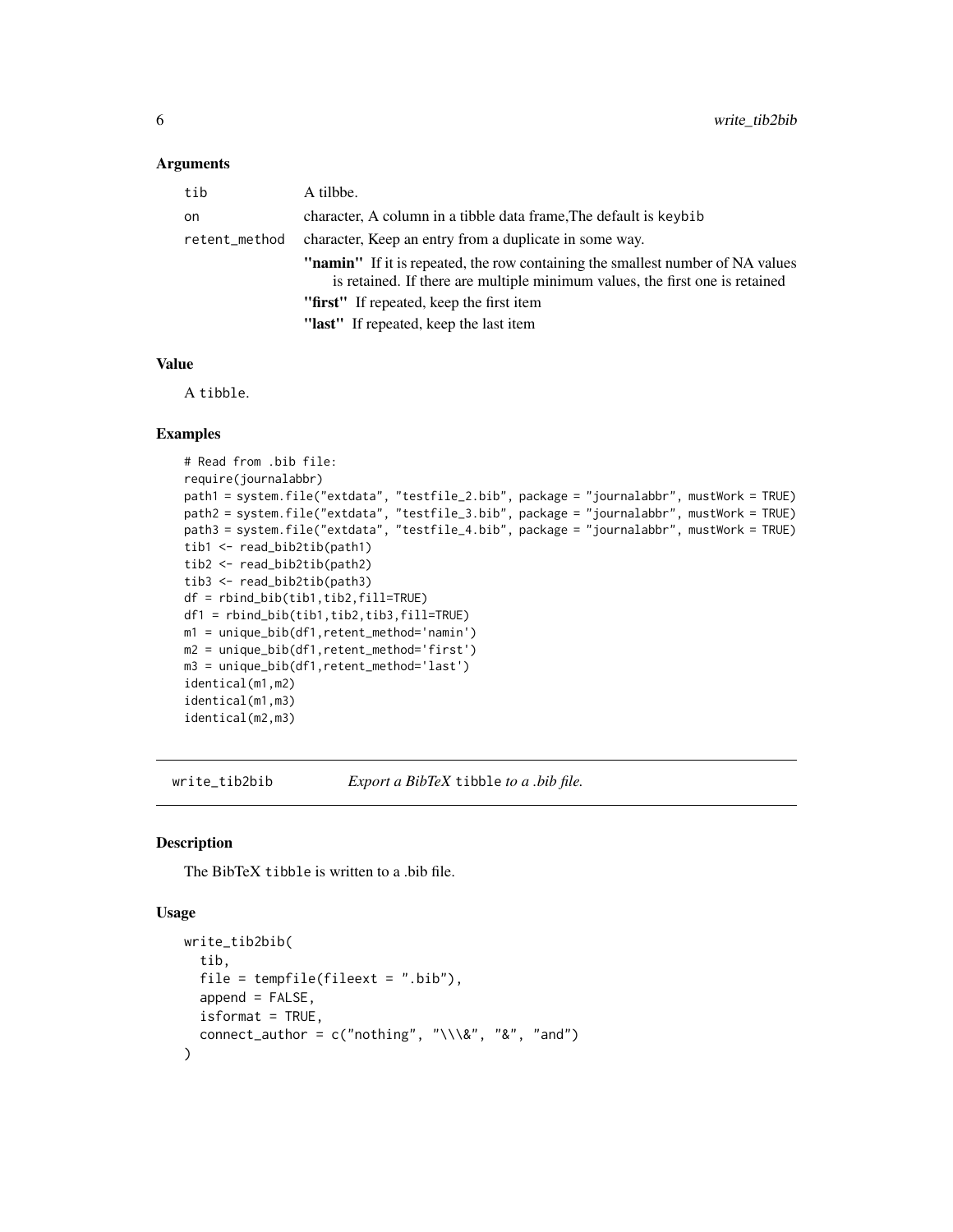### <span id="page-6-0"></span>write\_tib2bib 7

#### Arguments

| tib      | tibble, in the format as returned by read_bib2tib.                                                                                                           |
|----------|--------------------------------------------------------------------------------------------------------------------------------------------------------------|
| file     | character, file path to write the bib file.                                                                                                                  |
| append   | logical, if TRUE the tibble will be appended to an existing file.                                                                                            |
| isformat | logical, if TRUE the Fields in tibble will complete braces to make them appear<br>in pairs.                                                                  |
|          | connect_author character, what symbols are used to connect multiple authors, 'nothing', '\&', '&', 'and',<br>where 'nothing' stand for do nothing (default). |

#### Value

file as a character string, invisibly.

#### Examples

# Read from .bib file: